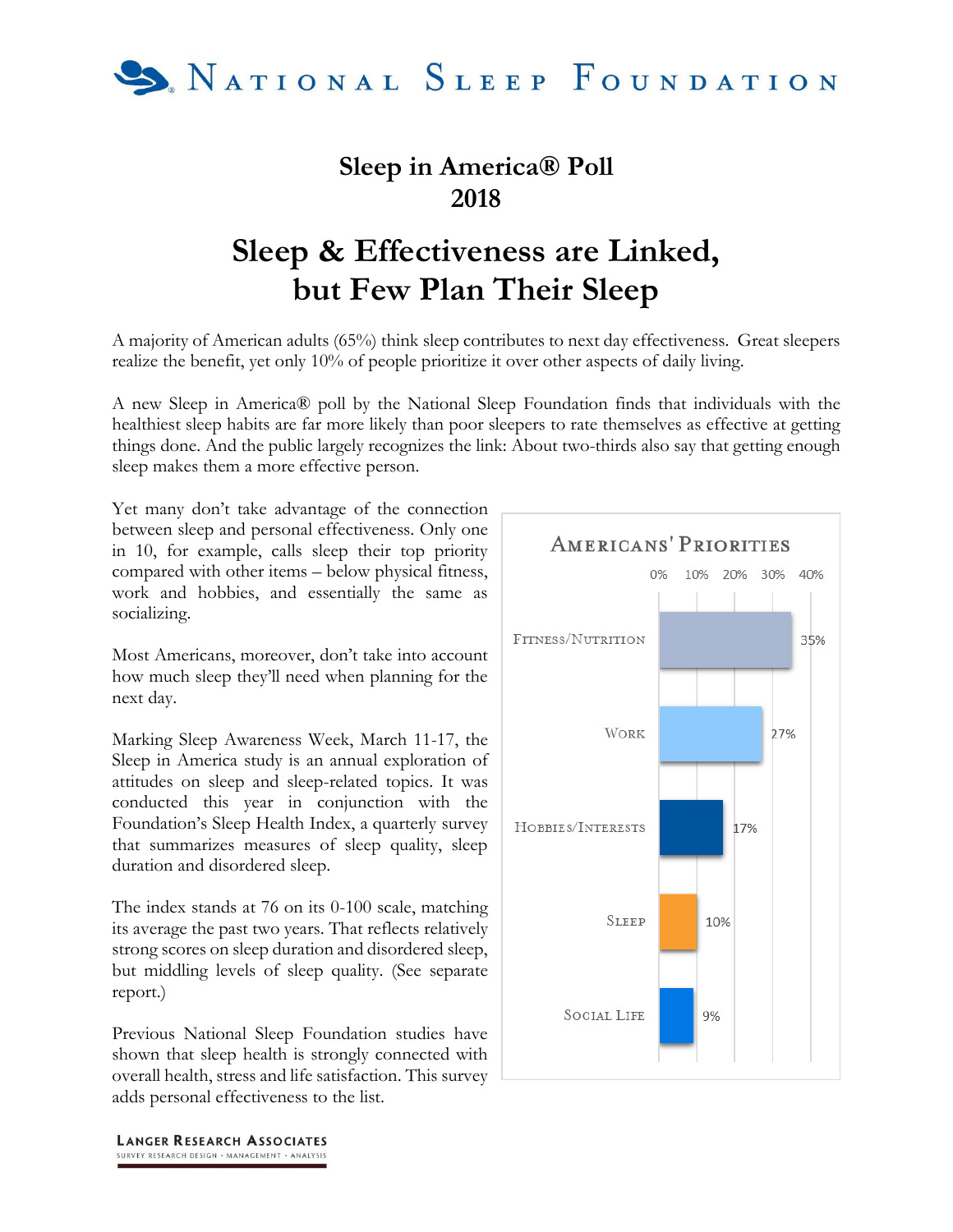## *Personal Effectiveness*

Thirty-five percent of Americans identify themselves as extremely or highly effective in terms of getting things done each day; add in those who say they're "very" effective and this rises to 69 percent. Among groups, self-assessments of effectiveness are higher among the wealthiest adults vs. the least well-off (by 19 points), higher among men than women (by 8 points) and higher among parents vs. non-parents (by 7 points).

But a bigger difference is in sleep health. For the purposes of this report, the public was divided into four equally sized sleep health groups, ranging from the worst sleepers (with an average Sleep Health Index® score of 53) to the best (with an average score of 94). Among those in the top quarter of sleepers, 89 percent rate themselves as extremely, highly or very effective when it comes to getting things done each day. That declines in each group, to just 46 percent of the worst sleepers.



Further, the average Sleep Health Index score among those who feel very (or more) effective is 80, compared with just 68 among those who feel less effective.

Sleep health, indeed, is a strong independent predictor of feeling that you're a more effective person, holding demographic factors constant in a statistical analysis. (Among other independent factors that emerge, feeling effective is lower among older people, singles and the unemployed and higher among those with higher incomes.)

Americans are aware of this relationship: Sixty-five percent say they're more effective when they get enough sleep, with 52 percent feeling that way strongly. Only 21 percent strongly feel that they're equally effective whether they get enough sleep or not.

In terms of groups, those in the top income bracket and with college degrees are more likely to say sleep makes them more effective, compared with low income and education categories.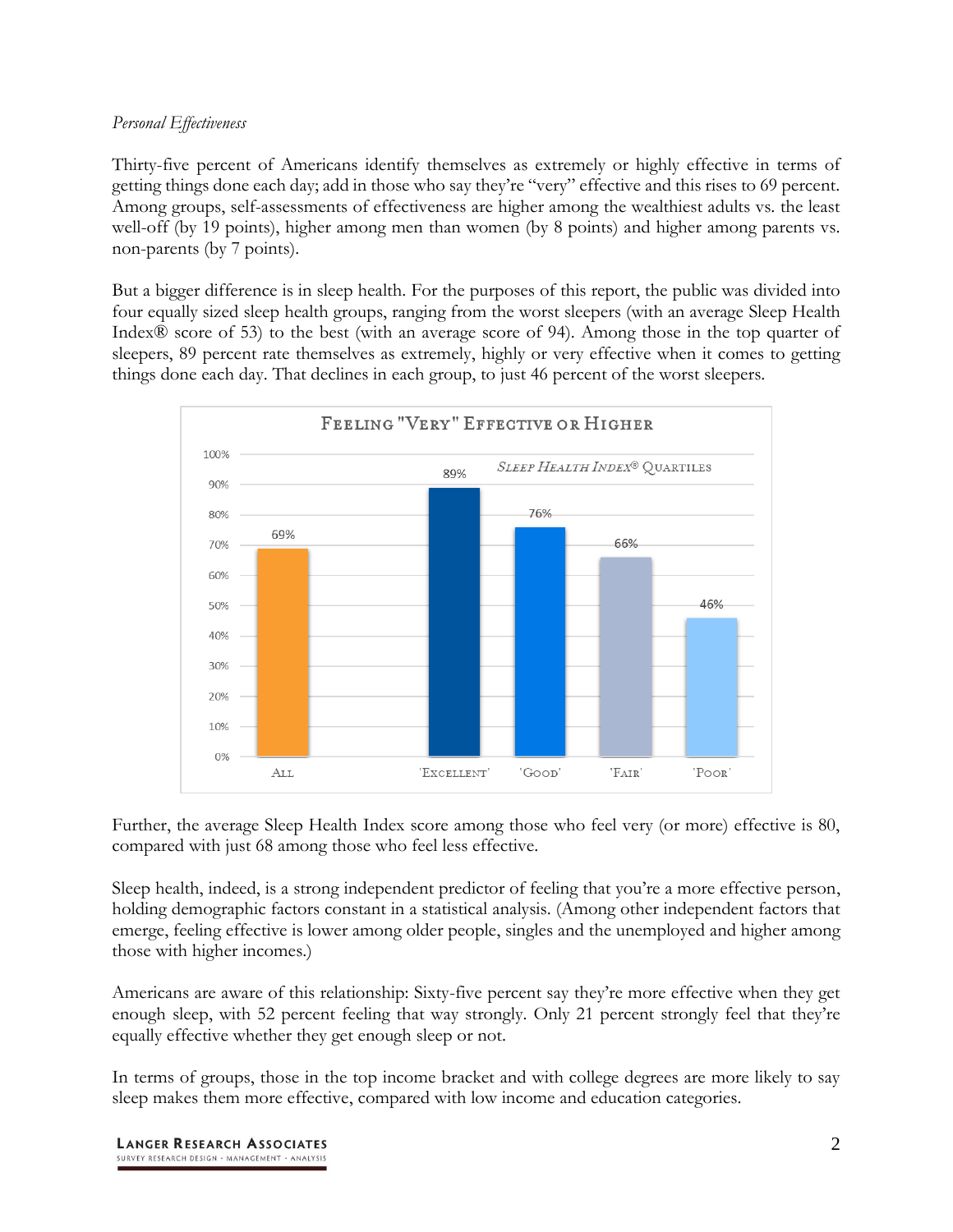## *Sleep as a Priority*

Despite its importance, sleep is not top of mind for most people in prioritizing their personal activities. As noted, asked which of five items is most important to them, 10 percent pick sleep, compared with 35 percent for physical fitness and nutrition, 27 percent who select their work and 17 percent who cite hobbies and personal interests. Nine percent pick their social life.

People who struggle the most with sleep are likeliest to name it as their key concern; 19 percent in the lowest quartile for sleep health call it most important to them, compared with 7 percent of others. The average Sleep Health Index score among those picking sleep as their chief concern is significantly lower than it is among all others, 68 vs. 77.

Other gaps are fairly muted. Thirteen percent of women pick sleep as most important, compared with 7 percent of men; and it's 12 percent among those 40 and older, vs. 6 percent of those younger than 40. In all cases, sleep trails other concerns.

There are group differences among the other priorities as well. Concern with fitness and nutrition peaks among seniors (58 percent) and those with diagnosed sleep disorders (44 percent). Three groups are most apt to prioritize work: Hispanics (44 percent), younger adults (38 percent) and men (33 percent). And young people and singles are more focused on their social life.

The top two priorities among those tested, fitness/nutrition and work, generally have positive impacts on sleep health, as noted in previous Sleep Health Index studies. Being healthy and being employed are associated with better sleep overall.

## *Planning Your Z's*

Sleep lags in planning as well as priority. An overwhelming 90 percent of Americans say their day starts when they get up, rather than with their sleep the night before. And when planning their day, 60 percent generally don't take into account how much sleep they'll need the night before. Just 20 percent do this very often; an additional 20 percent, "somewhat" often.

This result is highly related to age. Sixty percent of young adults (age 18-29) often take sleep into account when planning their day, vs. just 21 percent of seniors, with those in the middle falling between. A possible factor is that young adults tend to have more variable sleep schedules to begin with; on average, they spend nearly two hours more in bed on weekends than on weekdays, compared with just over an hour among those 30 and older.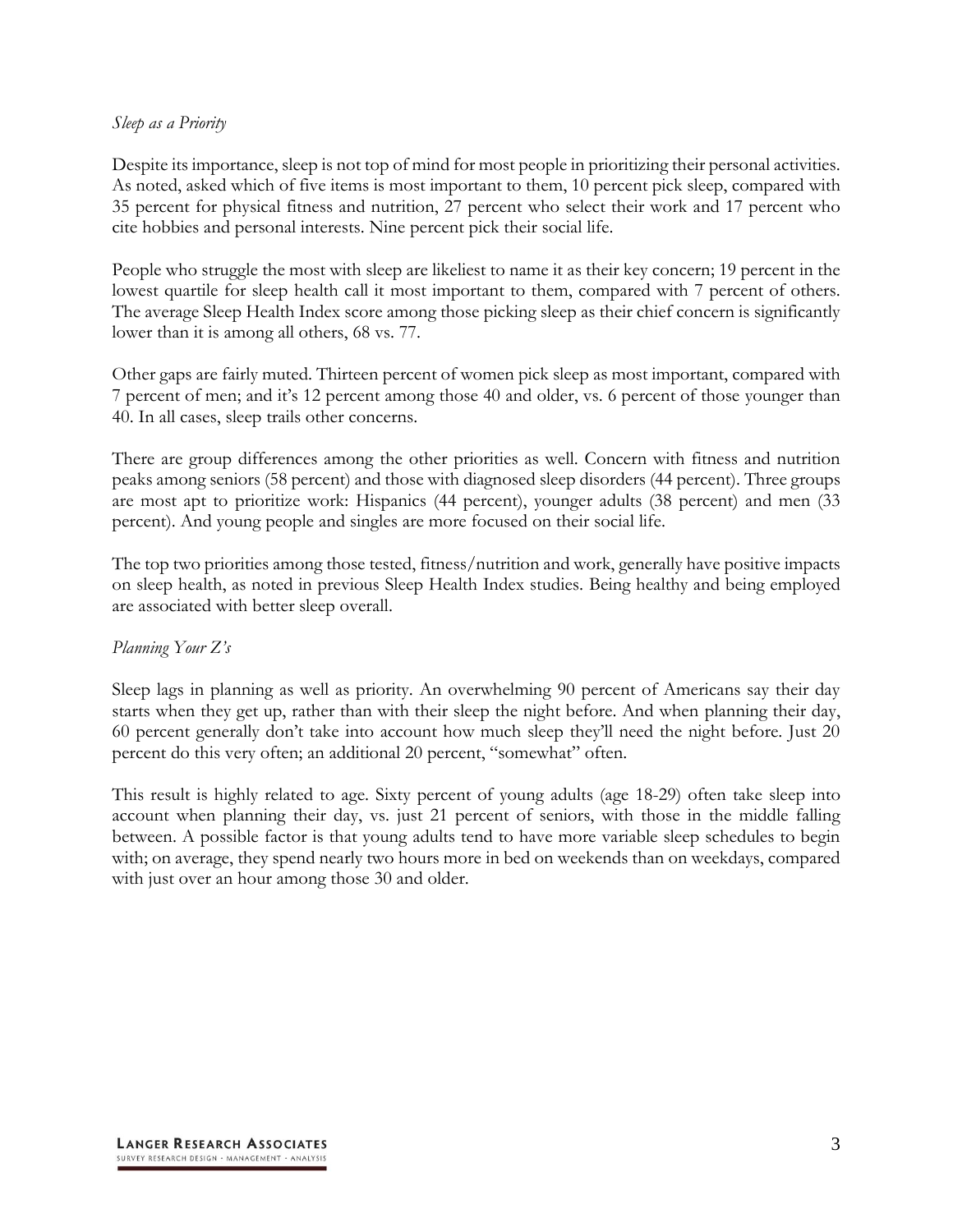

Planning for sleep, like prioritizing it, is linked to sleep challenges. Forty-six percent of poorer sleepers (based on Sleep Health Index scores) often plan for their sleep, compared to 33 percent of better sleepers. Again, these results stand up to statistical analysis: Controlling for demographics, sleep health independently predicts taking sleep into account when planning the next day.

METHODOLOGY – This survey for the National Sleep Foundation was conducted among a random national sample of 1,010 adults via landline and cell phone interviews Jan. 17-21, 2018. Results have a margin of sampling error of 3.6 points for the full sample. The survey was produced for the National Sleep Foundation by Langer Research Associates of New York, N.Y., with sampling, data collection and tabulation by SSRS of Glen Mills, Pa.

Full results follow.  $* = 5\%$